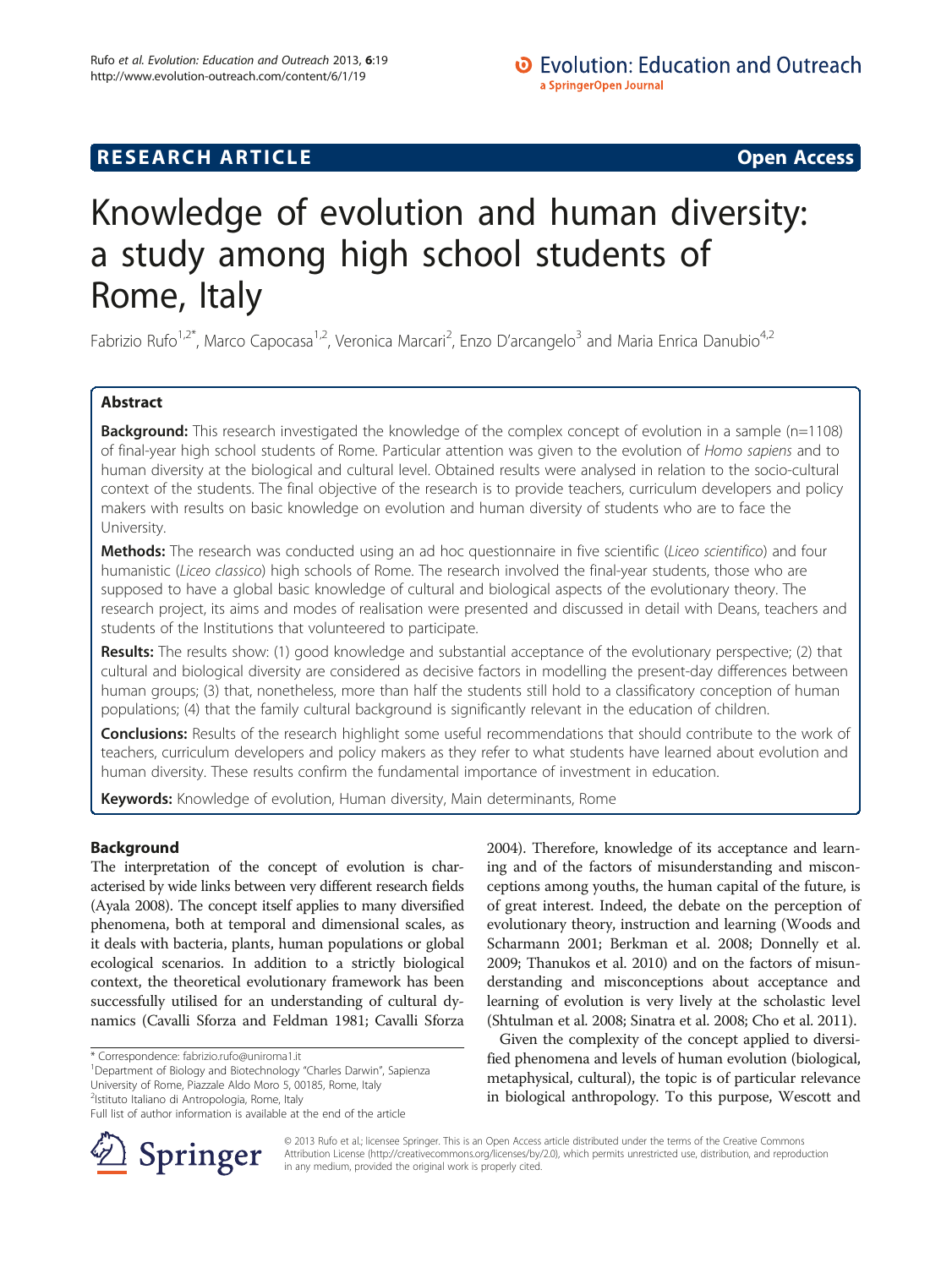Cunningham [2005](#page-9-0) conducted a survey of students enrolled in the 'Introduction to Biological Anthropology' course at the University of Missouri-Columbia aimed at analysing students" misconceptions about evolutionary theory and the strength of such misconceptions that are often reinforced by instructors, textbooks and popular media, all attempting to simplify the concepts. These authors further deepened their research by providing some methodological tools to help the students to recognize, revise and reorganize their knowledge and, thus, undergo conceptual change (Cunningham and Wescott [2009](#page-8-0)).

The present research investigated the issue of evolution and human diversity in a sample of high school students in Rome, Italy, by considering the results within the current institutional teaching framework. The project was funded by the Province of Rome as a case-study, the results of which are to be presented to the volunteering schools in order to update deans, teachers and students on their common work. The survey was conducted in the 2009 to 2010 school year in high schools in Rome, located in both the centre and outlying areas. Particular attention was given to topics related to (1) evolution of Homo sapiens and (2) human diversity, both at the biological and cultural level. Finally, the data were analysed and discussed in relation to the socio-cultural context of the individual students to evaluate the eventual role played by the familial mileu. The final objective of the research is to provide teachers, curriculum developers and policy makers with basic results on what students have learned about evolution and human diversity.

# The Italian educational context

The Ministerial Act of 9 February 1979, introduced the teaching of evolutionary theory in Italian secondary school curricula as a topic in the 'Natural Sciences' (biology, chemistry and earth sciences). Introducing evolutionary theory in mandatory school curricula is important in correlating biological facts and phenomena, but also as an epistemological model for different disciplines. In February 2004, the Education Minister proposed a legislative decree to remove the teaching of evolution from the secondary school curriculum. The topics to be removed were 'Evolution of Earth', 'Appearance of life on Earth', 'Structure, function and evolution of living' and 'Origin and bio-cultural evolution of human species'. The mobilization of the Italian scientific community gave rise to a public petition to the Minister, aimed at asking the Minister to 'review the secondary schools programs and to rectify an oversight which is detrimental to the scientific culture of future generations' (Lorenzi [2004](#page-8-0)). The Darwin Commission, established in April 2004 and chaired by Nobel Prize winner Rita Levi Montalcini, delivered (February 2005) an official request to the Minister for the re-introduction of the teaching of evolution. This was accepted in October 2005 and resulted in a reviewed science curriculum for secondary school (Frazzetto [2004](#page-8-0); Allgaier and Holliman [2006;](#page-7-0) Castellacci [2006;](#page-8-0) Pievani [2007](#page-8-0)).

Concerning primary schools, the teaching of the 'Earth before man' and of 'Prehistory' was introduced by the Ministerial National Guidelines (D.L. 19.02.2004) in third grade classrooms. However, the Guidelines do not mention teaching, e.g., evolution of living beings; it approaches 'biodiversity' and the comparison between natural and human history in a very general way (De Biase [2009](#page-8-0); Berti et al. [2010\)](#page-8-0).

Within the Italian high school system, the Liceo scientifico (scientific) and the Liceo classico (humanistic) are considered the more adequate to address the entrance requirements for university admission (Cecchi [2010](#page-8-0)). These curricula are structured in five years, and the teaching of the Natural Sciences in the humanistic curriculum totals 66 hours per year (two hours a week). In contrast, the scientific curriculum provides 66 hours per year in the first two years and 99 hours in the last three. The concept of evolutionary theory is introduced in the second year of both curricula. It is noteworthy that both ministerial programs mention the study of evolution without any indication of its application to the evolution of the human species. Moreover, together with the above, the number of hours devoted to the teaching of evolutionary theory is basically a personal choice of each teacher/ institution.

The analysis of textbooks shows that evolution is treated with varying breadth and depth depending on the school curriculum for which the book is planned (Rosa [2005\)](#page-8-0). They appear to include more examples and laboratory activities for secondary schools, whereas those for high schools are more theoretical. They highlight rote learning and, thus, an uncritical assimilation of scientific concepts (Fierli and Fichera [2005](#page-8-0); Bandiera [2006](#page-8-0); Bandiera and Bruno [2006;](#page-8-0) Valente and Cerbara [2008](#page-9-0)).

# Methods

The survey was conducted in five scientific (Liceo scientifico) and four humanistic (Liceo classico) high schools in Rome via an ad hoc questionnaire. These two specific curricula were selected because, according to Checchi [\(2010\)](#page-8-0), they are those whose students have the highest probability of successfully completing their university studies. The research involved the final-year students, those who are expected to have a global basic knowledge of the cultural and biological aspects of evolutionary theory.

The research project, its aims and modes of realisation were presented and discussed in detail with deans, teachers and students of the institutions that volunteered to participate. This was undertaken in order to obtain permission from the deans to access the schools and the classrooms.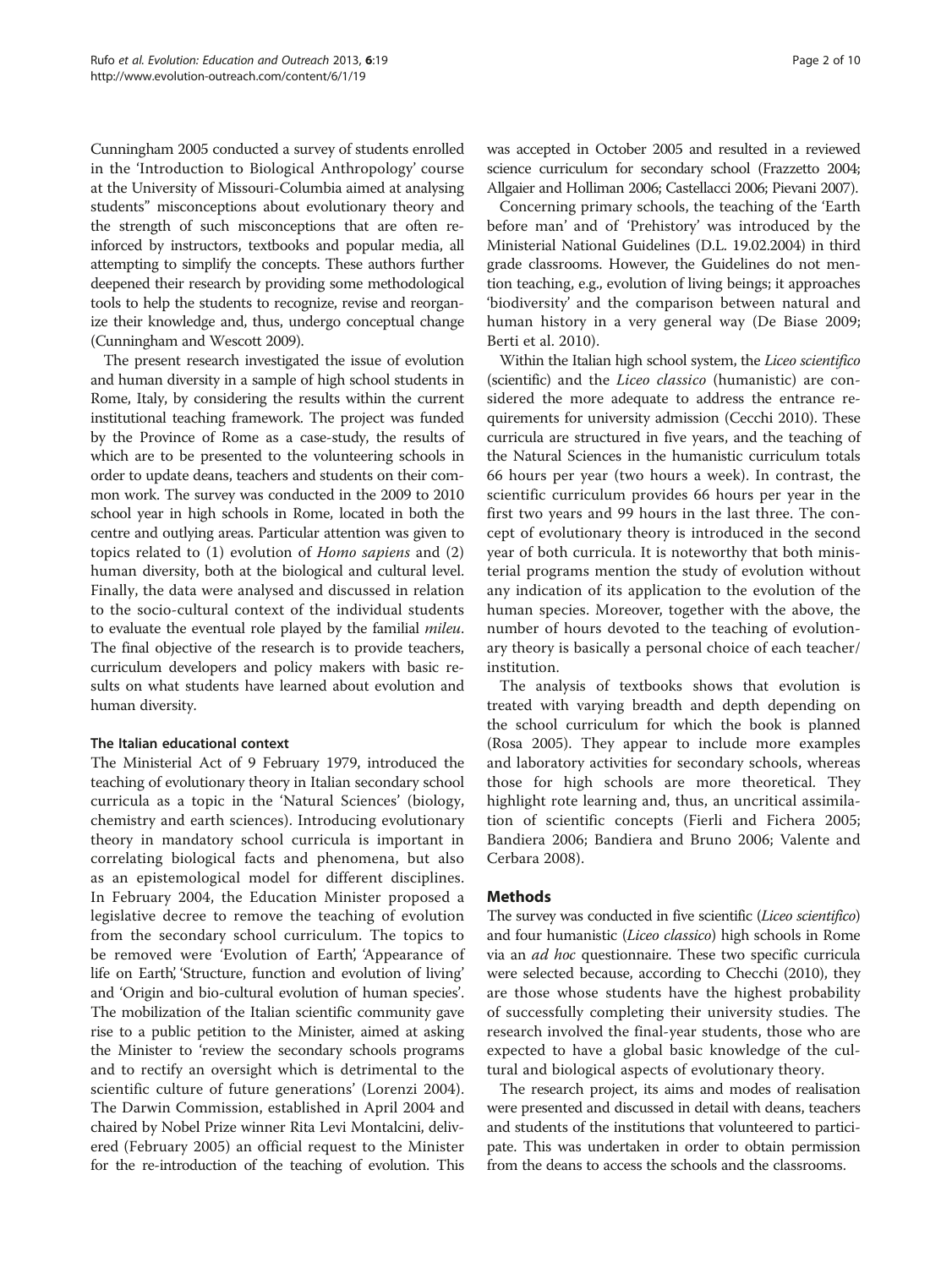#### The sample

The sample consisted of 1,108 students (51.1% males, 48.9% females). Of the total participants, 728 were from the scientific high schools and 380 from the humanistic ones. This discrepancy results from the fact that the number of students enrolled in the former has progressively increased in the last few decades (ISTAT [2002](#page-8-0); MIUR [2010](#page-8-0)) following the trends of biotechnological achievements.

### The questionnaire

The questionnaire was developed, at first, in collaboration with two teachers, one from each of the two selected curricula, to obtain a detailed picture of the knowledge of the concepts of evolution and biological and cultural diversity. It consisted of 24 questions organized in four sections, each with six questions. The questions involved dichotomous and multiple choice answers (up to seven) of which only one was correct. The first section investigated the students' knowledge of the age of the Earth and the evolution of species. It was followed by a section concerning knowledge of the evolution of Homo sapiens. The third included questions on human biological and cultural diversity, while the fourth referred to the personal background of the interviewee: gender, school, preferred courses, preferred reading material and educational level of the parents.

The teachers of all the schools that volunteered were involved in the final draft of the questionnaire in order to verify the congruency of the proposed issues with the contents of the scholastic programs. Administration of the questionnaire was carried out by the teachers to assure mass participation and to ensure that its compilation took place in the conditions to which the students were accustomed.

# Statistical analysis

Statistical analysis (SAS software, version 9.2, SAS Institute Inc., Cary, NC) was carried out in various phases and with different methods, as always occurs in transverse questionnaire investigations:

- a) Data correction, analysis of the means, variability, frequency tables, recoding of the variables, graphics;
- b) analysis of double and multiple contingency tables, in particular cross-linking the answer variables with the structural variables: gender, type of school (classical high school, scientific high school), preferred school courses (humanistic, scientific), preferred reading materials (newspapers/non-fiction books, novels/poems), frequency of reading for nonscholastic purposes (rarely, several times per month, several times per week), educational level of the parents (both university graduates, one a university graduate, at least one a high school graduate, neither one a high school graduate);
- c) construction of a quantitative indicator (overall score) able to summarize the correctness of the answers provided by the students to the various questions: 4 points were assigned to a correct answer, 0 points to a wrong answer and from one to 3 points based on a scale of consistency for the other answers;
- d) verification and validation of the 'overall score' indicator via analysis of the distribution and comparison of the means for particular student subgroups. A second indicator based on the answers to the ten questions considered most informative from the semantic point of view was also calculated. The two indicators gave similar results under all aspects and the correlation between the overall score and the partial one was  $0.79$  ( $P < 0.0001$ ). Therefore, the analyses based on the 'overall score' indicator refer to all the questions;
- e) division of the 'overall score' variable into six classes (P <60, 60< P ≤65, 65< P ≤70, 70< P ≤75, 75< P ≤80,  $P > 80$ ) and analysis of the relationships between the score classes and structural variables;
- f) multivariate analysis of the data. Firstly, different analysis of variance (ANOVA) models to study the variability of the 'overall score' (considered the response variable) as a function of the structural variables (considered covariates) were formalized; the aim was to assess possible differences in the means of the answers as a function of these variables, as an indicator of their influence on the attitudes of the students to evolution and human diversity. Both control variables (gender, type of school, parental educational level) and key predictor variables (preferred school courses, preferred reading material, frequency of reading) and their interactions were considered in the final selected ANOVA model.

# Results

The  $\chi^2$  test, applied to all contingency tables concerning cross-linking between answers to the various questions and gender of the interviewees, never revealed significant differences. Therefore, the following analyses considered the whole sample of interviewees. Results for each of the four sections of the questionnaire are reported.

Frequencies and percentages of response for each of the multiple choice options for each question are available electronically in Additional file [1.](#page-7-0) Table [1](#page-3-0) summarizes these data in order to have an exhaustive synthetic overview.

# Section 1. Age of the earth and evolution of species

Most of the students had a good knowledge of the evolution of species: 96.5% of them agreed with the existence of an evolutionary process underlying present-day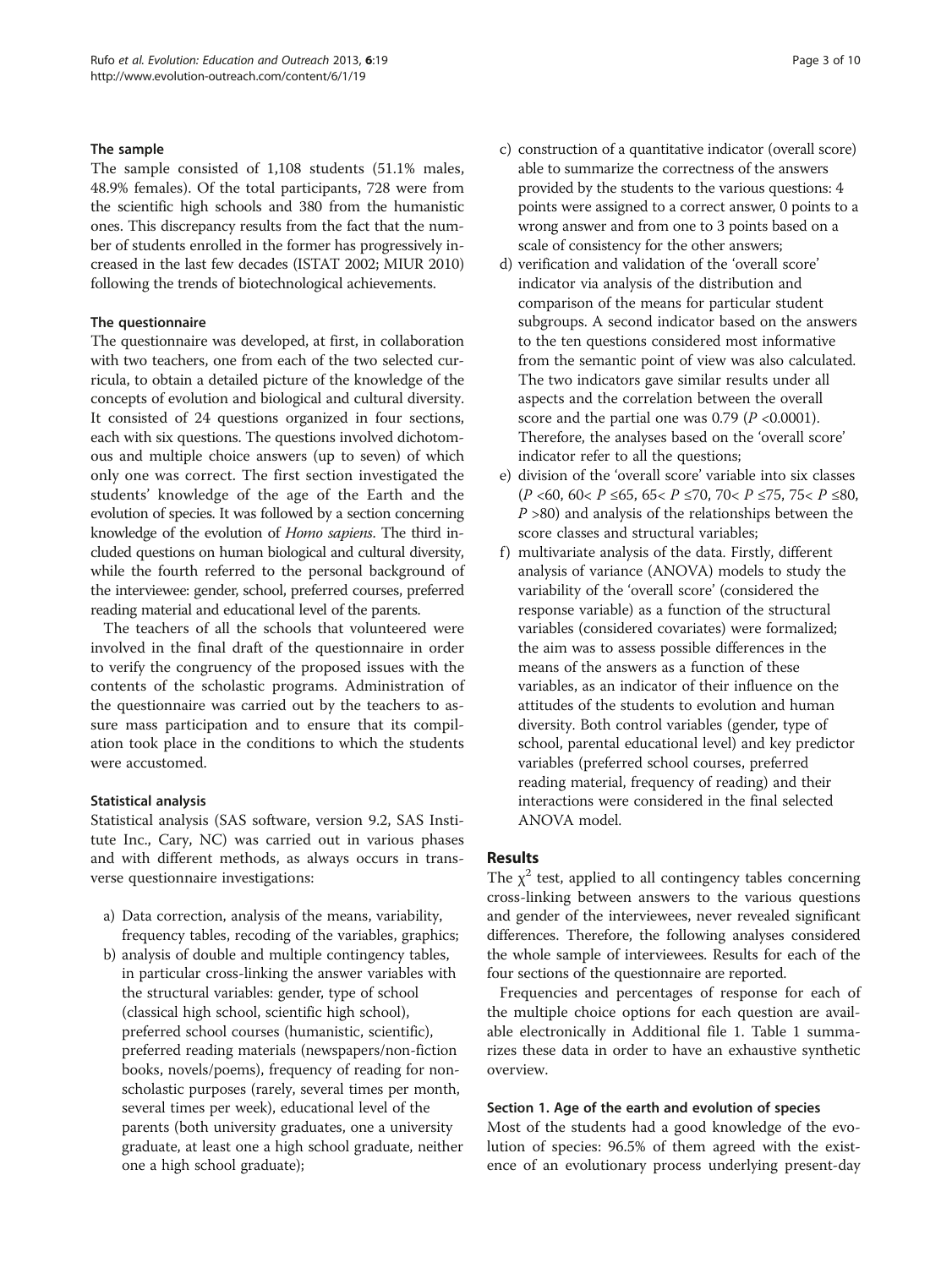#### <span id="page-3-0"></span>Table 1 Results referring to the first three sections of the questionnaire (in percentages)

| <b>Ouestion</b>                                                                                            | Correct | Wrong | No reply |
|------------------------------------------------------------------------------------------------------------|---------|-------|----------|
| Section 1. Age of the Earth and evolution of species                                                       |         |       |          |
| For how many years has the Earth existed?                                                                  | 86.6    | 9.8   | 3.6      |
| What does 'biodiversity' mean?                                                                             | 96.5    | 3.1   | 0.4      |
| Were there species that lived in the past but which are now extinct?                                       | 93.7    | 4.7   | 1.6      |
| Have living forms always been as they are now                                                              | 96.5    | 3.1   | 0.4      |
| Are there species living today which did not exist in the past                                             | 93.7    | 4.7   | 1.6      |
| Can environment conditions undergo profound changes over long periods of time?                             | 96.5    | 2.4   | 1.1      |
| Section 2. Evolution of Homo sapiens                                                                       |         |       |          |
| How many years ago did Homo sapiens appear                                                                 | 33.0    | 53.5  | 13.5     |
| Where did Homo sapiens first appear?                                                                       | 69.9    | 24.1  | 6.0      |
| Did physical characteristics of Homo sapiens change since it began to migrate into different environments? | 95.0    | 3.4   | 1.6      |
| Is there fossil evidence documenting the places and times of the appearance of Homo sapiens?               | 94.2    | 2.9   | 2.9      |
| Does it make sense to speak                                                                                | 29.8    | 70.2  | 0.0      |
| Section 3. Human diversity                                                                                 | Yes     | No    |          |
| Did intellectual superiority contribute to the success of the great civilizations?                         | 57.1    | 42.9  |          |
| Did intellectual superiority contribute to scientific- technological progress?                             | 65.9    | 34.1  |          |
| Does intellectual superiority exist?                                                                       | 7.4     | 92.6  |          |
| Does human diversity depend on biological and/or cultural factors?                                         | 44.2    | 55.8  |          |
| Do you positively value contact between different cultures?                                                | 92.6    | 7.4   |          |
| Has scientific progress helped to improve contacts between cultures?                                       | 97.0    | 3.0   |          |

animal and plant biodiversity and with the interaction between living organisms and the surrounding environment in the evolutionary process; 93.7% interpreted this process on the basis of events such as extinction and speciation. Results for the age of the Earth were less precise; although 86.6% correctly answered the question, almost 10% provided wrong answers.

#### Section 2. Evolution of Homo sapiens

To the first question of this section (not included in Table 1) on whether modern man is the fruit of an evolutionary process or a creation event, 97.2% of students gave the first choice. The remaining questions and answers show that almost the entire sample (94.2%) was aware that the discovery of fossil remains has allowed scientists to understand the times and places of the appearance of man on Earth and 95% interpreted the evolutionary changes in relation to adaptation to the environment in the course of the demic expansion of Homo sapiens from Africa to Middle Eastern regions.

The correctness of the answers decreased when the questions dealt with specific topics of human evolution. Only 69.9% of students considered Africa the origin of human species. Moreover, although only 33% believed that human beings originated from an African population at the end of the middle Pleistocene around 150,000 years ago, 7.7% believed that Homo sapiens appeared

one billion years ago, 11.1% one hundred million years ago, 20.6% twenty million years ago and 14.1% six thousand years ago, while 13.5% did not give an answer.

The last question in this part of the questionnaire concerned 'human races' and their biological interpretation. Only 29.8% of students agreed on the non-existence of human races. However, it is important to analyse the data for those who gave incorrect answers to this question: 44.8% of students believed that the concept of 'human races' was supported by biological evidence, 18.5% preferred to give it a social connotation, 5.9% associated it with political motivations and the remaining 1% with religious motivations.

#### Section 3. Human diversity

This part of the questionnaire dealt with knowledge of the biological and cultural diversity of mankind. Most of the sample (57.1%) thought that the development of the great Mediterranean civilizations in historical times was favoured by a presumed intellectual superiority which, according to 65.9% of the students, also contributed to the scientific and technological progress of present-day Western populations. Nevertheless, the vast majority of students (92.6%) denied the existence of populations more intelligent than others.

Many students (44.2%) considered human diversity equally dependent on cultural and biological factors. Finally, more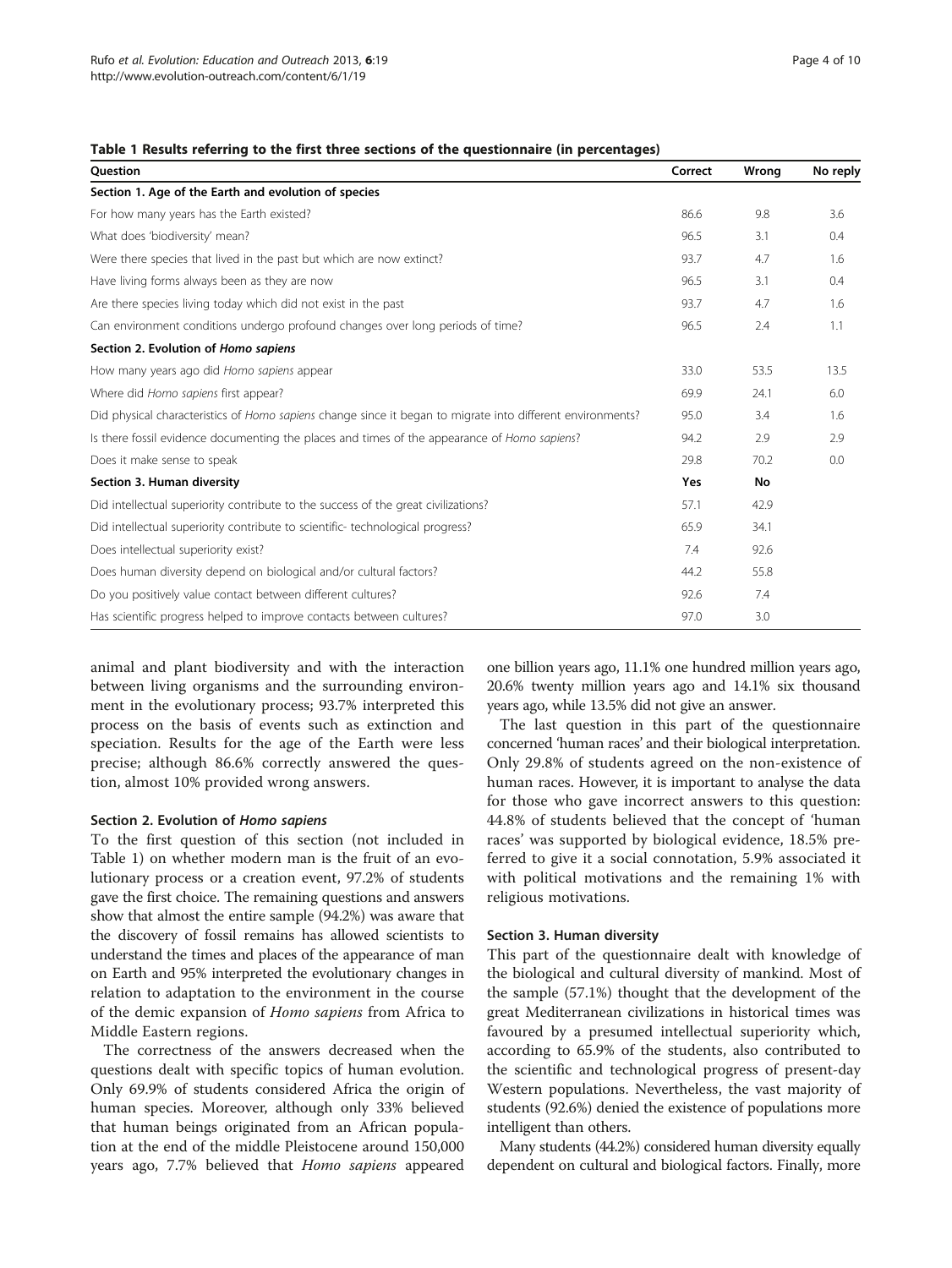Table 2 Effects of socio-cultural factors on students' score (ANOVA model)

| Socio-cultural factors            | DF            | <b>F</b> Value | Pr > F   |
|-----------------------------------|---------------|----------------|----------|
| <b>Control variables</b>          |               |                |          |
| Gender                            | 1             | 0.02           | 0.9025   |
| High school type (HST)            | 1             | 4.64           | 0.0314   |
| Parental educational level (PEL)  | 3             | 17.97          | < 0.0001 |
| Key predictor variables           |               |                |          |
| Preferred school courses (PSC)    | 1             | 1.89           | 0.1697   |
| Preferred reading materials (PRM) | $\mathcal{P}$ | 5.02           | 0.0068   |
| Frequency of reading (FOR)        | $\mathcal{P}$ | 4.82           | 0.0082   |
| <b>Interactions</b>               |               |                |          |
| PSC*HST                           | 1             | 5.73           | 0.0169   |
| PSC*FOR                           | $\mathcal{P}$ | 3.71           | 0.0248   |
| <b>HST*PRM</b>                    | $\mathcal{P}$ | 2.52           | 0.0811   |
| PSC*PEL                           | 3             | 1.52           | 0.2074   |
| PEL*FOR                           | 6             | 1.15           | 0.2792   |

than 90% positively valued contact between different cultures (92.6%), which according to 97% would be favoured by scientific progress.

#### Section 4. Personal and scholastic background

Much of the processing of the questionnaires was dedicated to analysis of overall scores obtained by the students. They ranged from 13 to 89, with a median of 70: 50% of the students had a score between the first and third quartiles, 25.1% were below the first quartile and 24.9% above the third quartile. Therefore, it can be said

|  |  |  |  |  |  | Table 3 Descriptive statistics of significant interactions |
|--|--|--|--|--|--|------------------------------------------------------------|
|--|--|--|--|--|--|------------------------------------------------------------|

that 75% of the students showed a good degree of knowledge of the concepts of evolution and human diversity.

Variability of the scores was analysed by considering gender, type of school, preferred courses, preferred reading material, frequency of extra-curricular reading and educational level of the parents as covariates (Table 2). Once again, gender did not significantly affect the correctness of answers or the results of the interactions among all considered variables in the model. High school type and parental educational level showed strong simple effects as well as interesting interactive effects. Within key predictor variables, preferred reading material, i.e. newspapers, non-fiction books or novels, and the frequency of extra-curricular reading had strong simple and interactive effects. Interestingly, preferred school courses did not show a significant simple effect but gave significant results when interacting only with high school type and frequency of reading.

The first two interactions of the five reported show statistically significant values. The following three as well as the other ten not reported have progressively increasing values of  $Pr > F$ .

Contemporaneous consideration of preferred school courses and high school type, on one side, and frequency of reading, on the other, increased the significance of the differences in the scores. The remaining thirteen performed interactions never showed statistical significance.

Details of the above results are reported in Table 3. Interestingly, students attending a classical high school and preferring scientific subjects had higher mean scores than students with other combinations, whose mean scores were very similar. The interaction between preferred school courses and frequency of reading resulted in a constant increase of the mean values of the students'

| Interactions             |                      | N   | <b>Overall Score</b> |      |
|--------------------------|----------------------|-----|----------------------|------|
|                          |                      |     | mean                 | s.d. |
| Preferred school courses | High school type     |     |                      |      |
| Humanistic               | Classical            | 224 | 69.95                | 7.59 |
| Scientific               | Classical            | 98  | 72.69                | 8.29 |
| Humanistic               | Scientific           | 238 | 69.74                | 7.64 |
| Scientific               | Scientific           | 430 | 69.67                | 8.03 |
| Preferred school courses | Frequency of reading |     |                      |      |
| Humanistic               | Rarely               | 50  | 67.58                | 8.26 |
| Humanistic               | Several times/month  | 96  | 69.71                | 7.23 |
| Humanistic               | Several times/week   | 316 | 70.24                | 7.57 |
| Scientific               | Rarely               | 80  | 69.64                | 6.86 |
| Scientific               | Several times/month  | 93  | 68.02                | 9.82 |
| Scientific               | Several times/week   | 355 | 70.94                | 7.85 |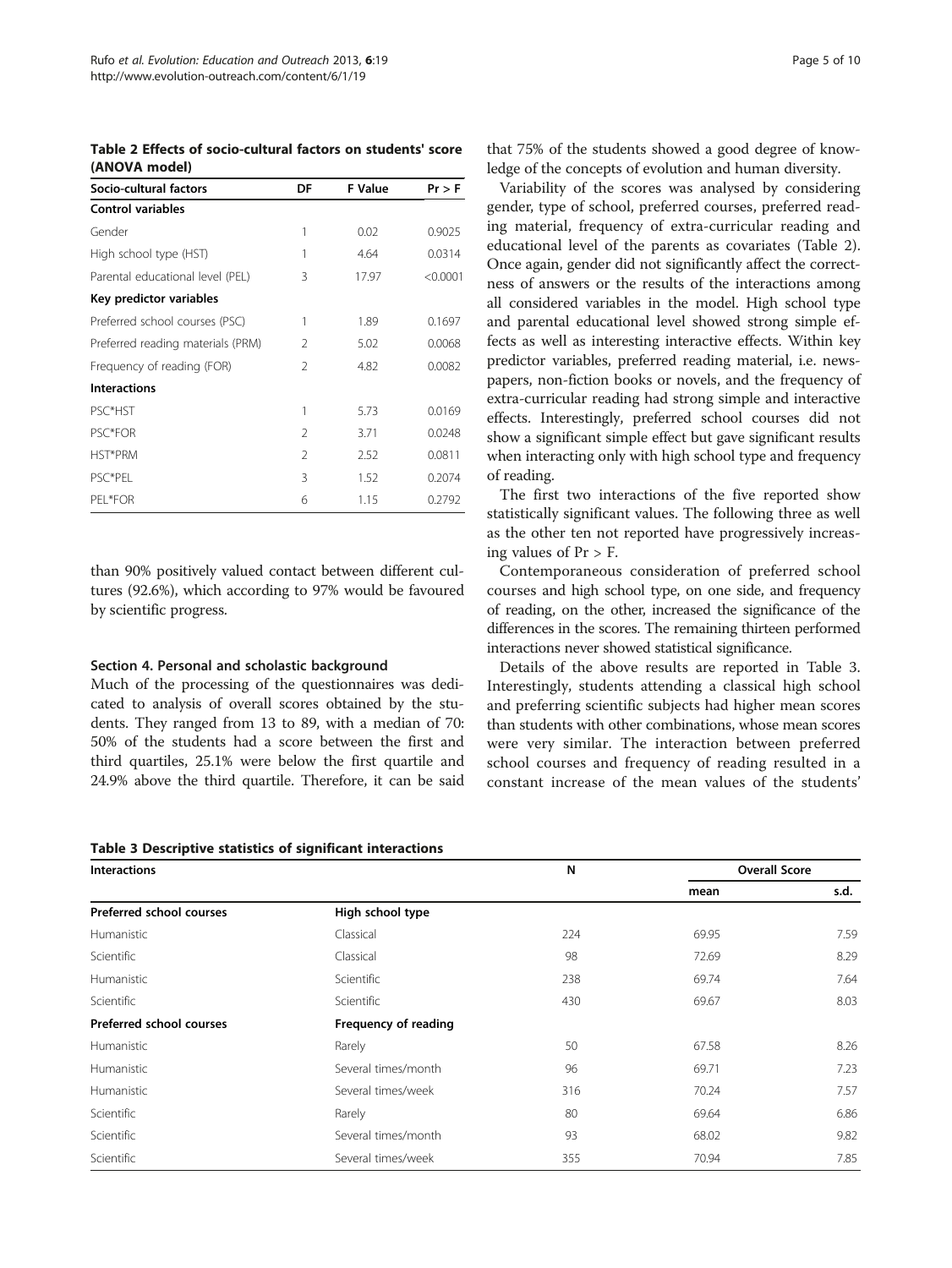

scores with increasing frequency of reading, the effect being higher in the case of students with humanistic interests.

The influence of the educational level of the parents, a highly significant variable, on the ability of their children to deal with the concepts of evolution and human biological and cultural diversity is underlined in this specific case. For 66.5% of the students with a score >75, at least one of the parents held a university degree, while 52.4% of the students with a score ≤65 were children of parents whose highest educational level was high school graduation. Figure 1 illustrates the detailed pattern of the overall scores of students in relation to the four parental educational levels. The highest percentages of students with scores below the median value of 70 were children of parents with no more than a high school diploma. However, the percentages of those with scores above the median were distributed along a fairly regular gradient with respect to parental educational level. Moreover, it was mainly children of parents with a higher cultural background who did not believe that intellectual superiority favoured the development of the great civilizations and scientific progress (Table 4). They also represented the majority of the 33% who knew the date of the appearance of the human species and of the 29.8% who did not recognize any significance of the concept of 'human races'.

#### **Discussion**

The survey revealed good knowledge of the concept of evolution: the evolutionary process was perceived as a phenomenon requiring the conceptualization of 'deep time', in which natural history and human history do not coincide (Rossi [1984;](#page-8-0) Gee [1999\)](#page-8-0). However, it is interesting that 53.5% of incorrect answers to the question on the chronology of the appearance of Homo sapiens included 14.1% by those believing that human species appeared only 6,000 years ago. Although this dating corresponds to the biblical chronology of creation, it seems more plausible that this part of the sample confused the origin of Homo sapiens with the birth of the great historical civilizations (Assyrian-Babylonian, Sumerian, Egyptian). This interpretation is supported by the fact that only a small part of the sample (2.8%) considered the appearance of the human species a creation event rather than an evolutionary process. This shows the acceptance of the evolutionary concept, despite the frequent attempts in recent years to revive creationist views (Miller et al. [2006;](#page-8-0) Blee and Creasap [2010](#page-8-0)).

Answers to the question on human races revealed that only 1% of the students considered religious motivations as the basis of the race concept. This result is only partially in line with the literature, as several studies have pointed out the link between religious affiliation and racial prejudice in different socio-cultural contexts (Altemeyer [2003](#page-7-0); Campelli [2004;](#page-8-0) Hall et al. [2010\)](#page-8-0). Indeed, the use of religion as a proxy in identifying racial classification is an easy-to-choose ethnocentric view that opposes 'us' to 'them"'

Almost half of the students (44.9%) considered the concept of 'human races' supported by scientific evidence. This is particularly relevant when considering the well established evidence of the extraordinary genetic homo-geneity of Homo sapiens (Barbujani and Colonna [2010](#page-8-0)).

| <b>Ouestion</b>                                 | At least one university graduate                                                     | At least one high school graduate | Neither a high school graduate |
|-------------------------------------------------|--------------------------------------------------------------------------------------|-----------------------------------|--------------------------------|
|                                                 | Is scientific progress associated with a certain degree of intellectual superiority? |                                   |                                |
| Yes                                             | 60.5                                                                                 | 71.3                              | 87.0                           |
| <b>No</b>                                       | 39.5                                                                                 | 28.7                              | 13.0                           |
|                                                 | How long has Homo sapiens been present on the Earth?                                 |                                   |                                |
| 150 thousand years                              | 36.5                                                                                 | 28.7                              | 30.4                           |
| Other answer                                    | 63.5                                                                                 | 71.3                              | 69.6                           |
| Does it make sense to speak about 'human races' |                                                                                      |                                   |                                |
| Yes                                             | 68.2                                                                                 | 72.7                              | 73.9                           |
| No.                                             | 31.8                                                                                 | 27.3                              | 26.1                           |

Table 4 Relation between parental educational level and student abilities on the topic of human evolution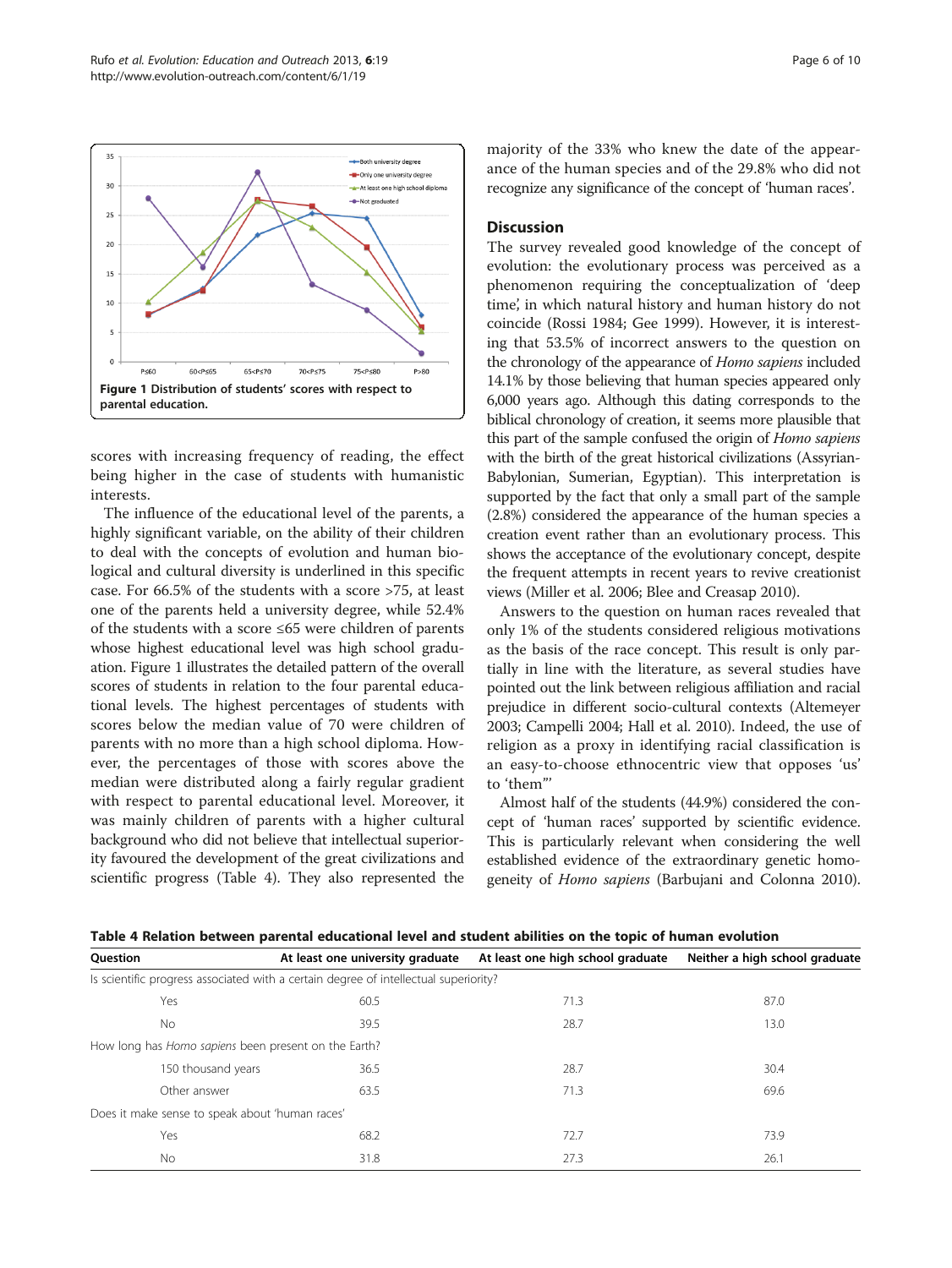Human beings, descendants of a small number of ancestors, have continuously mixed in the course of their evolutionary history and the existing differences have been distributed in a continuous manner in geographical space. This renders the concept of race, and any consequent pretension of racial superiority, scientifically inconsistent (Barbujani et al. [1997](#page-8-0); Rosenberg et al. [2002](#page-8-0); Destro-Bisol et al. [2010;](#page-8-0) Rosa and Brehm [2011](#page-8-0)).

A social connotation was given to 'human races' by 18.5% of the students, probably because this term is often used to highlight differences related to ethnic identity and geographical origins. This seems to reveal a contradiction between comprehension of the evolutionary perspective and the persistence of a common belief deeply rooted in Western culture in the 19th and 20th centuries (Gould [1981;](#page-8-0) Pievani [2012\)](#page-8-0). This belief is expressed from the biological point of view by the concept of race and from the cultural point of view by the distinction between ethnic groups.

Therefore, particular attention was given to the investigation of the knowledge of basic concepts of human biological and cultural diversity. Indeed, this is a decisive aspect, which stems from the theory by which culture, namely the set of meanings with which human beings interpret their experience and guide their actions (Geertz [1973](#page-8-0)), plays a role closely correlated to that of genetic processes in modelling evolution and, accordingly, the differences between human groups (Richerson and Boyd [2005](#page-8-0); Laland et al. [2010](#page-8-0)). Cultural and biological diversity seem to be perceived by most students as decisive factors modelling the differences between human groups. Although for most students scientific progress has helped to improve cultural exchanges, it is still necessary to emphasize that more than half of them still evoke a classificatory conception of human populations according to which the success of great civilizations depended on superior intellectual abilities. Yet, this contrasts with the fact that almost all the sample affirmed the non-existence of intellectual superiority. This incongruity can be attributed to the fact that the students may have considered intellectual abilities common to all populations, interpreting the success of a civilization as determined by the attainment of specific socio-cultural conditions in a certain historical period. Recent research in cognitive development suggests the tendency to emphasize the differences among human groups, rather than within group diversity (Opfer et al. [2012;](#page-8-0) Beggrow and Nehm [2012\)](#page-8-0). There is concern that such cognitive biases (e.g., appeal of teleology and emotiinal reactions to human diversity) may prevent students' full understanding of the epistemological foundations of human diversity (Girotto et al. [2008](#page-8-0); Shtulman and Calabi [2013\)](#page-8-0). In fact, predisposition for common-sense intuitions about physical and psychological domains can contribute

to the resistance of the acceptance of scientific information (Bloom and Skolnick Weisberg [2007](#page-8-0); Gonzalez Galli and Meinardi [2011\)](#page-8-0).

The last part of the questionnaire, concerning the personal background of the students, allowed us to investigate potential interactions between socio-cultural factors and the degree of knowledge of evolution and diversity (Pingree et al. [2000\)](#page-8-0). A first result was that students' overall scores did not show substantial gender differences. This is important in a context such as that of the city of Rome, capital of a country where marked inequality of genders persists even today (Mills et al. [2008](#page-8-0); Costantini and Monni [2009](#page-8-0); Campa et al. [2011](#page-8-0)) and where, in the 1950s, there were only 38,208 women among 145,000 university students (26.3% of the total). Of these, only 12,736 (8.8% of the total) choose a scientific faculty (ISTAT [1997\)](#page-8-0). By comparison, in the University of Rome's 2009 to 2010 academic year, female students in the Faculty of Sciences made up 52% of the total (7,693 of a total 14,792 students) (MIUR [2011](#page-8-0)).

The educational level of the parents was a highly significant structural variable, underlining the importance of the role of the family's cultural context in the education of children, a finding reported in many studies conducted in various sectors in both Italy (Checchi et al. [2006\)](#page-8-0) and other European countries (Black et al. [2005;](#page-8-0) Daouli et al. [2010](#page-8-0); Pereira [2010\)](#page-8-0).

To summarize, the following main points should be stressed:

- When considering human diversity, students are able to interpret the differences between human groups as a result of the dual decisive action of both cultural and biological factors. As a consequence, almost all of them affirm the nonexistence of intellectual superiority. Nonetheless, when dealing with success of the great civilizations, more than half of the students still hold to a classificatory conception of human populations based on the existence of superior intellectual abilities. This incongruity gives evidence to the difficulty of linking biological evolution to the cultural progress of Homo sapiens, a rational animal. However, this is not surprising because this subject is not usually treated in Italian high schools, even though the scientific debate on the theory of the 'dual inheritance' of genetic and cultural traits has been developed over the last three decades (Feldman and Cavalli Sforza [1976](#page-8-0); Boyd and Richerson [1985;](#page-8-0) Richerson and Boyd [2005](#page-8-0); Laland et al. [2010\)](#page-8-0).
- familial cultural background is important in the education of children and in the development of their cultural interests. Italy is an important case-study in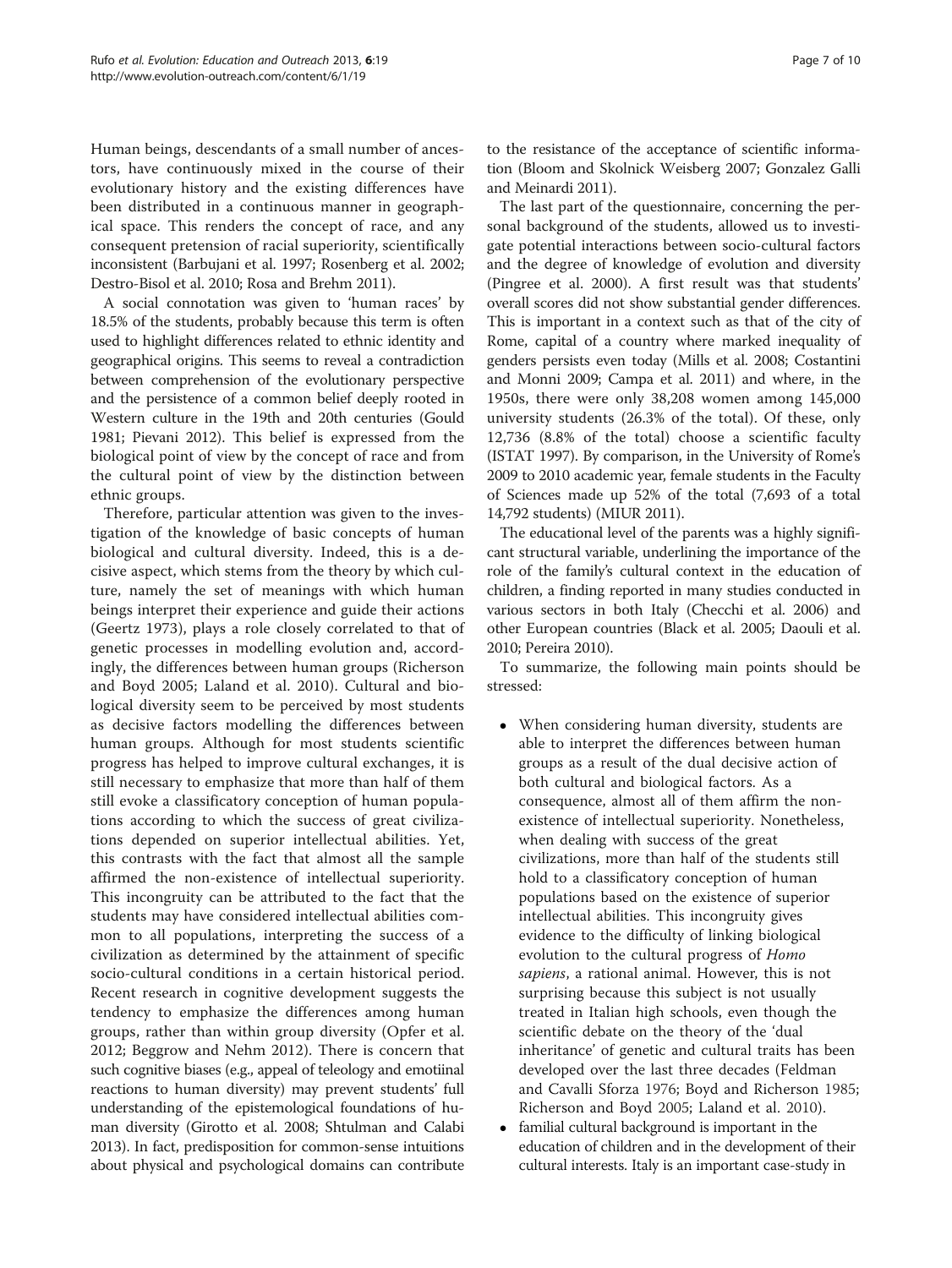<span id="page-7-0"></span>this regard: two thirds of the Italian population never read a book or a newspaper (De Mauro [2010\)](#page-8-0); in many areas of southern Italy, the problem of school leaving, especially among younger cohorts, is still very serious (Ballarino et al. 2010) and the percentage of Italian university graduates is also below the international mean (Benvenuto [2007](#page-8-0)); economic resources dedicated to cultural topics are minimal and only 4.6% of GDP is invested in education and research (De Mauro [2010\)](#page-8-0). Despite the deep sociodemographic changes of the last decades in Italy, family remains the cornerstone of the social and economic structure. This strong family network can be traced by a series of indicators: the number of children over eighteen years old living in the household; geographical proximity of married children to the mother; financial support given by the parents to their children. All of this, often results in 'familism', a specific relationship among family, civil society and the State, where the values and interests of the family are always preferred and opposed to any other momentum of human coexistence. This has no equal in any other European Country (Banfield [1958](#page-8-0); Barbagli and Kertzer [1990;](#page-8-0) Ginsborg [2003](#page-8-0); Barbagli et al. [2004\)](#page-8-0).

# Conclusions

In conclusion, the results of this research highlight some useful recommendations that should contribute to the work of teachers, curriculum developers and policy makers as they refer to what students have learned about evolution and human diversity.

Indeed, it would be necessary to better define and develop the institutional guidelines by:

- 1) increasing the number of teaching hours devoted to 'Natural Science' with the introduction and/or implementation of laboratory activities in classrooms that would help in fixing complex and counter-intuitive theoretical concepts;
- 2) specifically mentioning the teaching of evolutionary theory and its application to the evolution of human species and to the biological basis of human diversity. This would contribute to contrasting and preventing the diffusion of racism. This is an emerging topic in Italy, because the country is undergoing a profound and rapid transformation towards a multiethnic and multicultural society;
- 3) we highly recommend that the teaching of human evolution should be agreed upon between, and supported by, the teachers of science and humanities together. This would help the students to understand and solve the difficulty emerging from

this research about linking biological evolution to the cultural progress of Homo sapiens;

4) specific mention at the institutional level should be given to the contents of science textbooks. In particular, they should necessarily include a wide section on human evolution and human biological diversity.

However, since this research refers to the city of Rome, a capital city, and since north/south and rural/urban socioeconomic differences are still diffuse in Italy, it is necessary to continue this research by monitoring different geographical and social situations in order to provide an exhaustive picture of the level of acquisition of these educational topics at the national level.

# Additional file

[Additional file 1:](http://www.biomedcentral.com/content/supplementary/1936-6434-6-19-S1.doc) Full version of the questionnaire including frequencies and percentages of the answers.

#### Competing interests

The authors declare that they have no competing interests.

#### Authors' contributions

FR designed the research; MC and VM collected the data; ED analysed the data; FR, MC and MC wrote the paper. All authors read and approved the final manuscript.

#### Acknowledgements

Research funds were made available by the Province of Rome. Particular gratitude goes to all the students for their enthusiasm and seriousness in answering the questionnaires. The authors wish to thank all those who contributed to the survey, in particular the headmasters and teachers of the following Roman high schools: Liceo Classico e Linguistico Statale Aristofane, Liceo Scientifico Statale Aristotele, Liceo Scientifico Statale Benedetto Croce, Liceo Scientifico Statale Antonio Labriola, Liceo Classico Statale Terenzio Mamiani, Liceo Scientifico Statale Nomentano, Liceo Scientifico Statale Plinio Seniore, Istituto di Istruzione Superiore Liceo Lucio Anneo Seneca, Liceo Ginnasio Statale Ennio Quirino Visconti. Special acknowledgements to Giorgio Narducci and Adam Goldstein for their useful comments on a previous draft of this manuscript.

#### Author details

<sup>1</sup>Department of Biology and Biotechnology "Charles Darwin", Sapienza University of Rome, Piazzale Aldo Moro 5, 00185, Rome, Italy. <sup>2</sup>Istituto Italianc di Antropologia, Rome, Italy. <sup>3</sup>Department of Statistical Sciences, Sapienza University of Rome, Rome, Italy. <sup>4</sup>Department of Life, Health and Environmental Sciences, University of L'Aquila, L'Aquila, Italy.

#### Received: 23 April 2013 Accepted: 23 April 2013 Published: 21 July 2013

#### References

- Allgaier, J, & Holliman, R. (2006). The emergence of the controversy around the theory of evolution and creationism in UK newspaper reports. Curric J, 17(3), 263–279.
- Altemeyer, B. (2003). Why do religious fundamentalists tend to be prejudiced? Int J Psychol Relig, 13, 17–28.
- Ayala, FJ. (2008). Science, evolution, and creationism. Proc Natl Acad Sci USA, 105, 3–4.
- Ballarino, G, Checchi, D, Fiorio, C, & Leonardi, M. (2010). Le disuguaglianze nell'accesso all'istruzione in Italia. Quaderni Rassegna Sindacale-Lavori, 11(1), 177–231.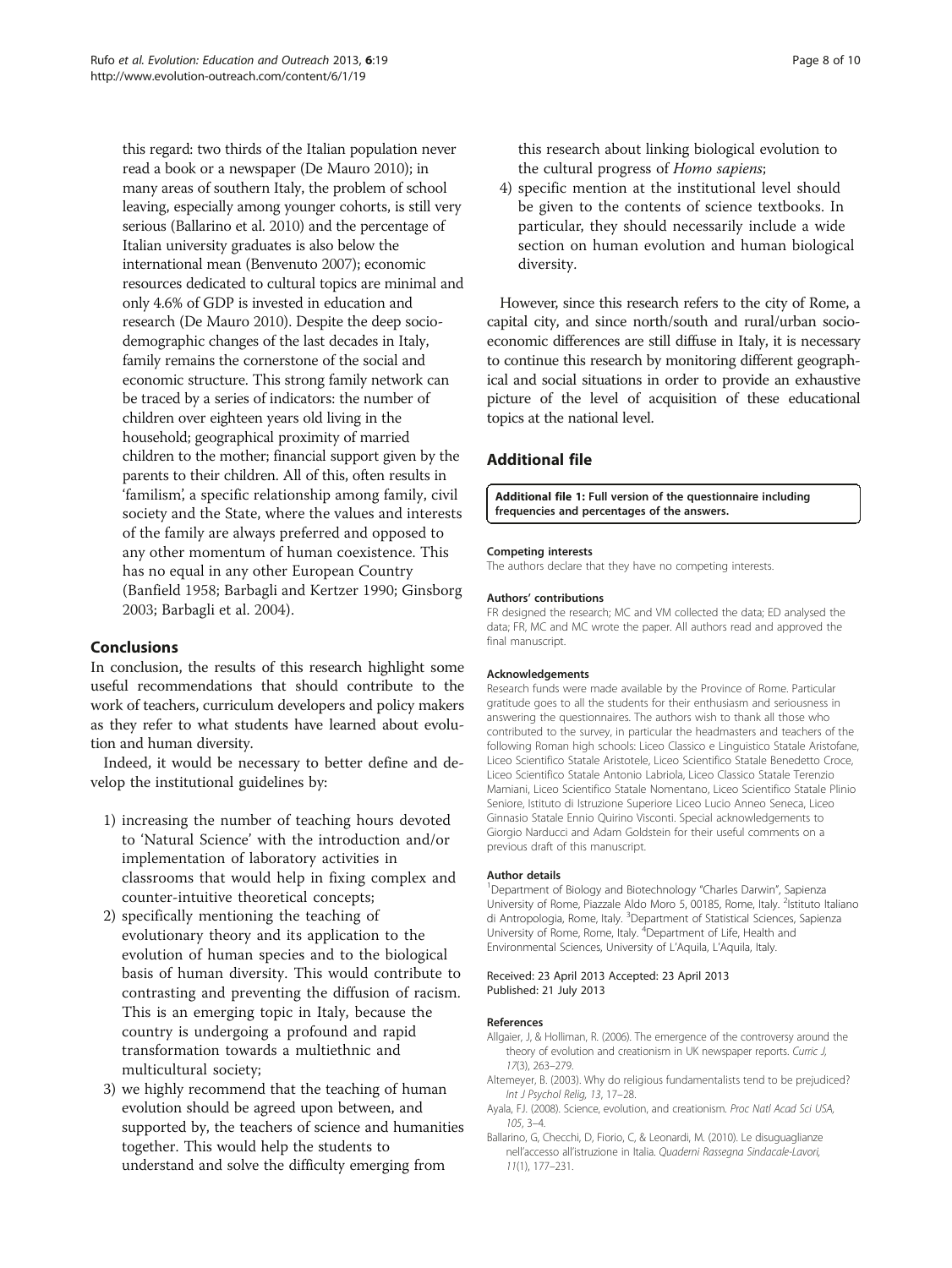- <span id="page-8-0"></span>Bandiera, M. (2006). La formazione scientifica nell'esperienza di un insegnante. In C Mangia, P Colella, A Lanotte, G Gioia, & D Grasso (Eds.), Donne, scienza e potere. Oseremo disturbare l'universo? (pp. 71–80). Lecce: Università degli Studi di Lecce.
- Bandiera, M, & Bruno, C. (2006). Active/cooperative learning in schools. J Biol Educ, 40(3), 130–134.
- Banfield, EC. (1958). The moral basis of a backward society. Glencoe: The Free Press.
- Barbagli, M, Castiglioni, M, & Dalla, ZG. (2004). Fare famiglia in Italia. Il Mulino: Un secolo di cambiamenti. Bologna.
- Barbagli, M, & Kertzer, D. (1990). An introduction to the history of the Italian family. J Fam Hist, 15, 369–384.
- Barbujani, G, & Colonna, V. (2010). Human genome diversity: frequently asked questions. Trends Genet, 26(7), 285–295.
- Barbujani, G, Magagni, A, Minch, E, & Cavalli-Sforza, LL. (1997). An apportionment of human DNA diversity. Proc Natl Acad Sci USA, 94(9), 4516–4519.
- Beggrow, EP, & Nehm, RH. (2012). Students' mental models of evolutionary causation: natural selection and genetic drift. Evolution: Education and Outreach, 5, 429–444.
- Benvenuto, G. (2007). Dispersione scolastica e universitaria. Economia & Lavoro, 41(1), 77–94.
- Berkman, MB, Sandell Pacheco, J, & Plutzer, E. (2008). Evolution and creationism in America's classrooms: a national portrait. PLoS Biol, 6(5), 920–924.
- Berti, AE, Toneatti, L, & Rosati, V. (2010). Children's conceptions about the origin of species: a study of italian children's conceptions with and without Instruction. J Learn Sci, 19, 506–538.
- Black, SE, Devereux, PJ, & Salvanes, KG. (2005). Why the apple doesn't fall far: understanding intergenerational transmission of human capital. Am Econ Rev, 95(1), 437–449.
- Blee, KM, & Creasap, KA. (2010). Conservative and right-wing movements. Annu Rev Sociol, 36, 269–286.
- Bloom, P, & Skolnick Weisberg, D. (2007). Childhood origins of adult resistance to science. Science, 316, 996–997.
- Boyd, R, & Richerson, P. (1985). Culture and The Evolutionary Process. Chicago: University of Chicago Press.
- Campa, P, Casarico, A, & Profeta, P. (2011). Gender culture and gender gap in employment. CESifo Economic Studies, 57(1), 156–182.
- Campelli, E. (2004). Figli di un dio locale. Giovani e differenze culturali in Italia. Milano: Franco Angeli.
- Castellacci, C. (2006). Il male e il rimedio: riflessioni sull'affare Darwin-Moratti. J Sci Commun, 5, 2.
- Cavalli Sforza, LL. (2004). L'Evoluzione della cultura. Torino: Codice Edizioni.
- Cavalli Sforza, LL, & Feldman, MW. (1981). Cultural transmission and evolution: a quantitative approach. Princeton: Princeton University Press.
- Checchi, D. (2010). Percorsi scolastici e origini sociali nella scuola italiana. Politica Economica, 24(3), 359–387.
- Checchi, D, Fiorio, CV, & Leopardi, M. (2006). Sessanta anni di istruzione in Italia. Rivista di Politica Economica, 7, 285–318.
- Cho, MH, Lankford, DM, & Wescott, DJ. (2011). Exploring the relarionships among epistemological beliefs, nature of science, and conceptual change in the learning of evolutionary theory. Evolution: Education and Outreach, 4, 313–322.
- Costantini, V, & Monni, S. (2009). Gender disparities in the Italian regions from a human development perspective. Journal of Socio-Economics, 38(2), 256–269.
- Cunningham, DL, & Wescott, DJ. (2009). Still more "fancy" and "myth" than "fact" in students' conceptions of evolution. Evolution: Education and Outreach, 2, 505–517.
- Daouli, J, Demoussis, M, & Giannakopoulos, N. (2010). Mothers, fathers and daughters: intergenerational transmission of education in Greece. Econ Educ Rev, 29(1), 83–93.
- De Biase, I. (2009). Comunicare la Storia Naturale dell'Uomo: Ombre e Luci. Antrocom-Online Journal of Anthropology, 5(1), 73–78.
- De Mauro, T. (2010). La cultura degli Italiani. Roma-Bari: Laterza.
- Destro-Bisol, G, Jobling, MA, Rocha, J, Novembre, J, Richards, MB, Mulligan, C, Batini, C, & Manni, F. (2010). Molecular anthropology in the genomic era. J Anthropol Sci, 88, 93–112.
- Donnelly, LA, Kazempour, M, & Amirshokoohi, A. (2009). High school students' perceptions of evolution instruction: acceptance and evolution learning experiences. Res Sci Educ, 39, 643–660.
- Feldman, MW, & Cavalli Sforza, LL. (1976). Cultural and biological evolutionary processes, selection for a trait under complex transmission. Theor Popul Biol, 9(2), 238–259.
- Fierli, M, & Fichera, A. (2005). La scienza nei libri di testo della scuola di base. In N Pitrelli, G Sturloni (Eds.), La Stella Nova. Atti del III Convegno Annuale sulla Comunicazione della Scienza (pp. 105–118). Monza: Polimetrica International Scientific Publisher.
- Frazzetto, G. (2004). Who's afraid of Darwin? EMBO Rep, 5(7), 662–665.
- Gee, H. (1999). In search of deep time: beyond the fossil record to a new history of life. New York: Free Press.
- Geertz, C. (1973). The interpretation of cultures. New York: Basic Books.
- Ginsborg, P. (2003). A history of contemporary Italy: society and politics, 1943–1988. London: MacMillan.
- Girotto, V, Pievani, T, & Vallortigara, G. (2008). Nati per credere. Perché il nostro cervello sembra predisposto a fraintendere la teoria di Darwin. Torino: Codice.
- Gonzalez Galli, L, & Meinardi, EN. (2011). The role of teleological thinking in learning the Darwinian model of evolution. Evolution: Education and Outreach, 4, 145–152.
- Gould, SJ. (1981). The mismeasure of man. New York: Norton.
- Hall, DL, Matz, DC, & Wood, W. (2010). Why don't we practice what we preach? A meta-analytic review of religious racism. Personality and Social Psychology Review, 14(1), 126–139.
- ISTAT. (1997). Statistiche dell'istruzione universitaria: anno accademico 1995–96. Roma: ISTAT.
- ISTAT. (2002). Statistiche delle scuole secondarie superiori anno scolastico 1998–99. Annuario n.10. Roma: ISTAT.
- Laland, KN, Odling-Smee, J, & Myles, S. (2010). How culture shaped the human genome: bringing genetics and the human sciences together. Nat Rev Genet, 11, 137–148.
- Lorenzi, R. (2004). No evolution for Italian teens. The Scientist. http://www.thescientist.com/?articles.view/articleNo/22817/title/No-evolution-for-Italianteens/. Accessed 28 Mar 2013.
- Miller, JD, Scott, EC, & Okamoto, S. (2006). Science communication: public acceptance of evolution. Science, 313, 765–766.
- Mills, M, Mencarini, L, Tanturri, ML, & Begal, K. (2008). Gender equity and fertility intentions in Italy and the Netherlands. Demogr Res, 18(1), 1–26.
- MIUR. (2010). Focus in breve sulla scuola: le iscrizioni alla nuova scuola superiore A.S. 2010/2011. Roma: Direzione Generale per gli Studi, la Statistica e per i Sistemi Informativi – Servizio Statistico.
- MIUR. (2011). Indagine sull'istruzione universitaria. http://statistica.miur.it/scripts/IU/ vIU1.asp. Accessed 28 Mar 2013.
- Opfer, JE, Nehm, RH, & Ha, M. (2012). Cognitive foundations for science assessment design: knowing what students know about evolution. J Res Sci Teach, 49(6), 744–777.
- Pereira, PT. (2010). Low educational attainment in Portugal intergenerational transmission of a big problem. Investigaciones de Economía de la Educación, 5, 36–46.
- Pievani, T. (2007). In difesa di Darwin. Milano: Bompiani.
- Pievani, T. (2012). Many ways to being human, the Sephen J. Gould's legacy to paleo-Anthropology (2002–2012). J Anthropol Sci, 90, 133–149.
- Pingree, S, Hawkins, RP, & Botta, RA. (2000). The effect of family communication patterns on young people's science literacy. Sci Commun, 22, 115–132.
- Richerson, PJ, & Boyd, R. (2005). Not by genes alone: how culture transformed human evolution. The Chicago: University of Chicago Press.
- Rosa, R. (2005). L'evoluzione nei libri di testo e nei programmi di insegnamento. Italy: Atti del XIII Incontro Annuale di Studi del Gruppo Italiano di Biologia Evoluzionistica.
- Rosa, A, & Brehm, A. (2011). African human mtDNA phylogeography at-a-glance. J Anthropol Sci, 89, 25–58.
- Rosenberg, NA, Pritchard, JK, Weber, JL, Cann, HM, Kidd, KK, Zhivotovsky, LA, & Feldman, MW. (2002). Genetic structure of human populations. Science, 298, 2381–2385.
- Rossi, P. (1984). The Dark Abyss of Time. Chicago: The University of Chicago Press.
- Shtulman, A, & Calabi, P. (2008). Learning, understanding, and acceptance: the case of evolution. In BC Love, K McRae, & VM Sloutsky (Eds.), Proceedings of the 30th Annual Conference of the Cognitive Science Society (pp. 235–240). Austin: Cognitive Science Society.
- Shtulman, A, & Calabi, P. (2013). Tuition vs. intuition: effects of instruction on naïve theories of evolution. Merrill-Palmer Quarterly, 59(2), 141–167.
- Sinatra, GM, Brem, SK, & Evans, EM. (2008). Changing minds? implications of conceptual change for teaching and learning about biological evolution. Evolution: Education and Outreach, 1, 189–195.